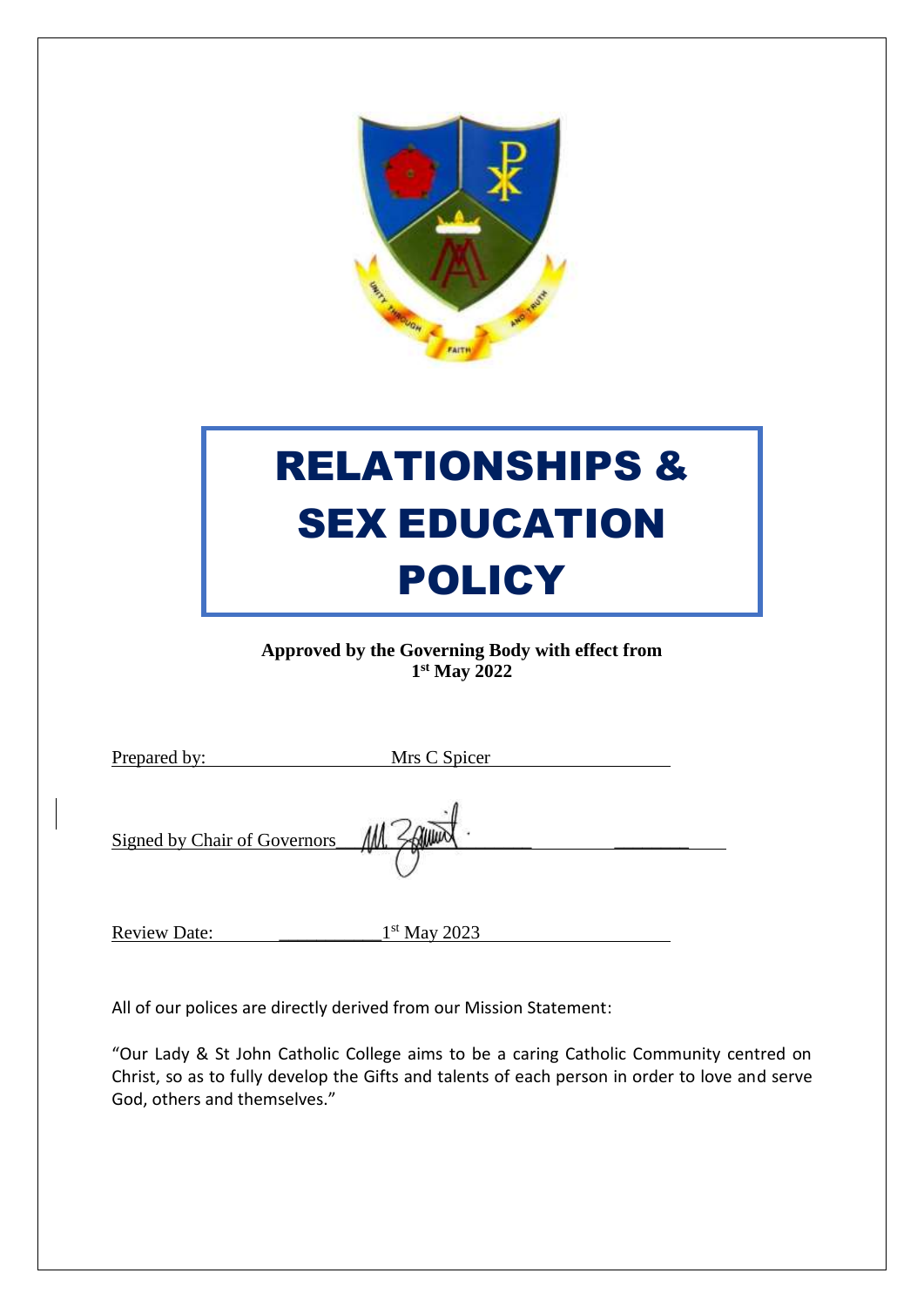# **Our Lady & St John Catholic College**

#### **POLICY FOR RELATIONSHIPS AND SEX EDUCATION**

## **SCHOOL MISSION STATEMENT**

In this policy the Governors and teachers, in partnership with pupils and their parents, set out their intentions about relationships and sex education (RSE). We set out our rationale for, and approach to relationships and sex education in the school.

Consultation has taken place via a questionnaire to Parents in Spring Term, 2021. A presentation and consultation to Governors and SLT followed in April 2021

All staff received accredited training in the summer term (2021). Heads of Faculty were asked to map their curriculum plans with the requirements of RSE to capitalise on opportunities to discuss key issues from their subject point of view. The new curriculum was discussed at the School Council so the pupils were aware of the changes to PSHE.

This policy will be reviewed every 2 years by the Headteacher, Personal Development Coordinator, the Governing Body and Staff. **The next review date is Summer Term 2023.**

## **DEFINING RELATIONSHIP AND SEX EDUCATION**

The DfE guidance states that "children and young people need to know how to be safe and healthy, and how to manage their academic, personal and social lives in a positive way". It is about the development of the pupil's knowledge and understanding of her or him as a sexual being, about what it means to be fully human, called to live in right relationships with self and others and being enabled to make moral decisions in conscience.

At OLSJ RSE will "give young people the information they need to help them develop healthy, nurturing relationships of all kinds, not just intimate relationships. It will enable them to know what a healthy relationship looks like and what makes a good friend, a good colleague and a successful marriage or other type of committed relationship. It will also cover contraception, developing intimate relationships and resisting pressure to have sex (and not applying pressure)."

Aspects of this curriculum will be taught in Science and RE lessons. Other curriculum areas will exploit opportunities to address RSE content at appropriate points in their schemes of work.

#### **STATUTORY CURRICULUM REQUIREMENTS**

We are legally required to teach those aspects of RSE which are statutory parts of National Curriculum Science. There is also a separate requirement for maintained secondary schools to teach about HIV, AIDS and sexually transmitted infections.

However, the reasons for our inclusion of RSE go further, through the Catholic mission of our school.

Relationships & Sex Education Policy (updated May 2022)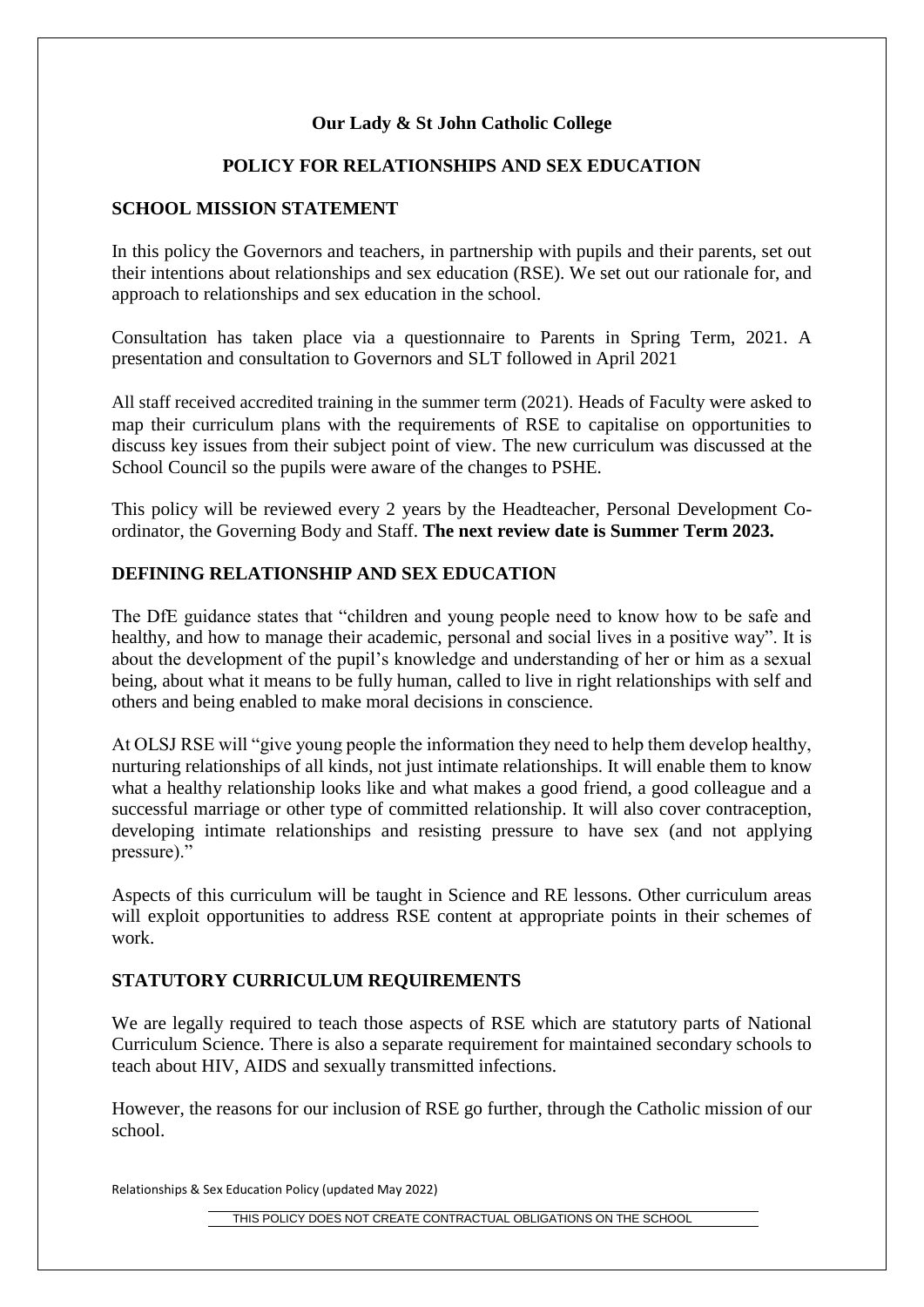## **RATIONALE**

# 'I HAVE COME THAT YOU MIGHT HAVE LIFE AND HAVE IT TO THE FULL' (John.10.10)

We are involved in relationships and sex education precisely because of our Christian beliefs about God and about the human person. The belief in the unique dignity of the human person made in the image and likeness of God underpins the approach to all education in a Catholic school. Our approach to RSE therefore is rooted in the Catholic Church's teaching of the human person and presented in a positive framework of Christian ideals.

Following the guidance of the Bishops of England and Wales and as advocated by the DFE, RSE will be firmly embedded in the PSHE framework as it is concerned with nurturing human wholeness and integral to the physical, spiritual, emotional, moral, social and intellectual development of pupils. It is centred on Christ's vision of being human as good news and will be positive and prudent, showing the potential for development, while enabling the dangers and risks involved to be understood and appreciated.

All RSE will be in accordance with the Church's moral teaching. It will emphasise the central importance of marriage and the family whilst acknowledging that all pupils have a fundamental right to have their life respected whatever household they come from. It will also prepare pupils for life in modern Britain.

#### **VALUES AND VIRTUES**

Our programme enshrines the OLSJ school values as well as Catholic values relating to the importance of stable relationships, marriage and family life. It also promotes those virtues which are essential in responding to the God's call to love others with a proper respect for their dignity and the dignity of the human body. The following virtues will be explicitly explored and promoted: faithfulness, fruitfulness, chastity, integrity, prudence, mercy and compassion.

# **AIM OF RSE AND THE MISSION STATEMENT**

Our Mission Statement commits us to the education of the whole child (spiritual, physical, intellectual, moral, social, cultural, emotional) and we believe that RSE is an integral part of this education. Furthermore, our school aims state that we will endeavour to raise pupils' selfesteem, help them to grow in knowledge and understanding, recognise the value of all persons and develop caring and sensitive attitudes. It is in this context that we commit ourselves, in partnership with parents, to provide children and young people with a "positive and prudent sexual education" which is compatible with their physical, cognitive, psychological, and spiritual maturity, and rooted in a Catholic vision of education and the human person.

#### **Objectives**

To develop the following **attitudes and virtues:**

- reverence for the gift of human sexuality and fertility;
- respect for the dignity of every human being in their own person and in the person of others;
- joy in the goodness of the created world and their own bodily natures;

Relationships & Sex Education Policy (updated May 2022)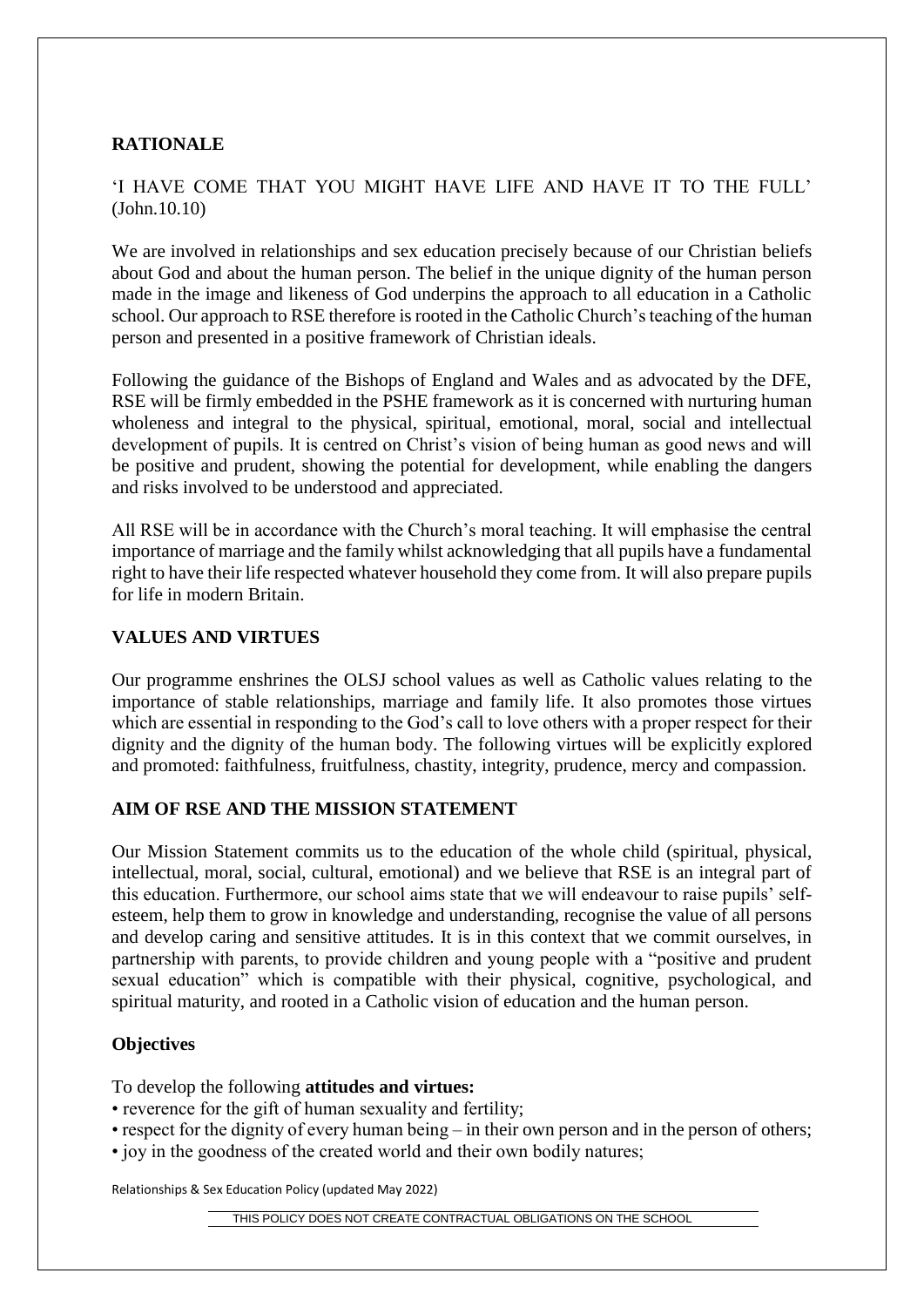• responsibility for their own actions and a recognition of the impact of these on others;

• recognising and valuing their own sexual identity and that of others;

- celebrating the gift of life-long, self-giving love;
- recognising the importance of marriage and family life;
- fidelity in relationships.

To develop the following **personal and social skills:**

• making sound judgements and good choices which have integrity, and which are respectful of the individual's commitments;

• loving and being loved, and the ability to form friendships and loving, stable relationships free from exploitation, abuse and bullying;

• managing emotions within relationships, and when relationships break down, with confidence, sensitivity and dignity;

- managing conflict positively, recognising the value of difference;
- cultivating humility, mercy and compassion, learning to forgive and be forgiven;

• developing self-esteem and confidence, demonstrating self-respect and empathy for others;

• building resilience and the ability to resist unwanted pressures, recognising the influence and impact of the media, internet and peer groups and so developing the ability to assess pressures and respond appropriately;

• being patient, delaying gratification and learning to recognise the appropriate stages in the development of relationships, and how to love chastely;

• assessing risks and managing behaviours in order to minimise the risk to health and personal integrity.

## **To know and understand**:

• the Church's teaching on relationships and the nature and meaning of sexual love;

• the Church's teaching on marriage and the importance of marriage and family life;

• the centrality and importance of virtue in guiding human living and loving;

• the physical and psychological changes that accompany puberty;

• the facts about human reproduction, how love is expressed sexually and how sexual love plays an essential and sacred role in procreation;

• how to manage fertility in a way which is compatible with their stage of life, their own values and commitments, including an understanding of the difference between natural family planning and artificial contraception;

• how to keep themselves safe from sexually transmitted infections and how to avoid unintended pregnancy, including where to go for advice.

# **INCLUSION AND DIFFERENTIATED LEARNING**

We will ensure RSE is sensitive to the different needs of individual pupils in respect to pupils' different abilities, levels of maturity and personal circumstances; for example, their own sexual orientation, faith or culture and is taught in a way that does not subject pupils to discrimination. Lessons will also help children to realise the nature and consequences of discrimination, teasing, bullying and aggressive behaviours (including cyber-bullying), use of prejudice-based language and how to respond and ask for help.

Relationships & Sex Education Policy (updated May 2022)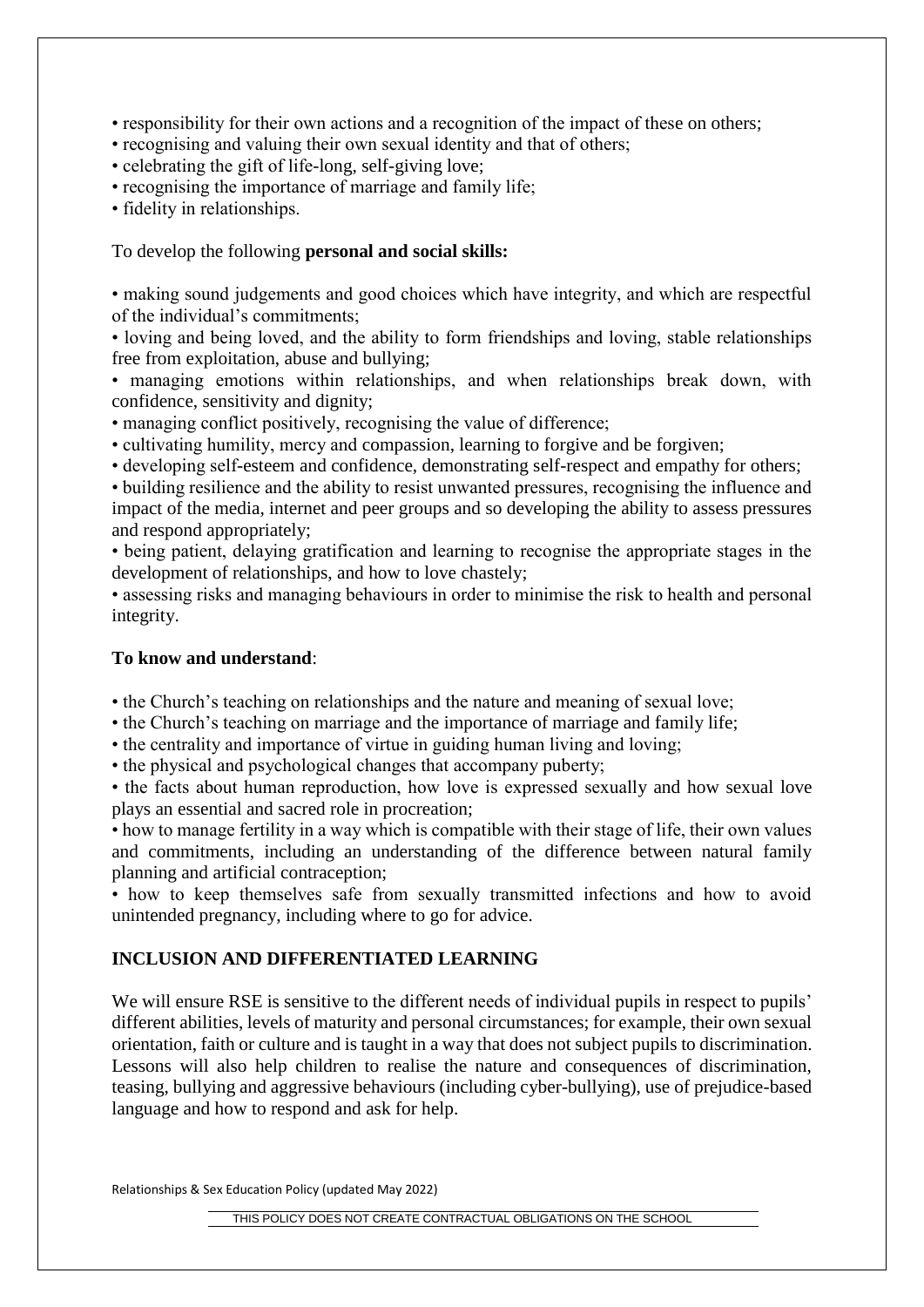# **EQUALITIES OBLIGATIONS**

The governing body have wider responsibilities under the Equalities Act 2010 and will ensure that our school strives to do the best for all of the pupils, irrespective of disability, educational needs, race, nationality, ethnic or national origin, pregnancy, maternity, sex, gender identity, religion or sexual orientation or whether they are looked-after children.

#### **BROAD CONTENT OF RSE**

Three aspects of RSE - attitudes and values, knowledge and understanding, and personal and social skills will be provided in different inter-related ways: the whole school / ethos dimension; a cross-curricular dimension and a specific PSHE/RSE curriculum.

Our programme outline is shown in **Appendix A**

## **PROGRAMME / RESOURCES**

Resources used are in line with the Catholic Education Service. We use the Catholic Education 10:10 Resources across school. Where appropriate the RE Faculty teach elements of the curriculum within their subject content.

Teaching strategies will be wide and varied and include whole school priorities such as reading and oracy.

#### **ASSESSMENT**

We want our pupils to know more and remember more so that they are well-prepared for life after OLSJ to become well-rounded citizens playing an active part in society through their knowledge. Assessment will therefore take a variety of forms. Pupils books in personal Development lessons will evidence this.

#### **PARENTS AND CARERS**

We recognise that parents and carers are the primary educators of their children. As a Catholic school, we provide the principal means by which the Church assists parents and carers in educating their children. Therefore, the school will support parents and carers by providing information and links on the school website to be shared with their children at home and workshops to help parents/carers to find out more. They will be able to view, on request, the resources used by the school in the RSE programme.

Parents continue to have the **right to withdraw** their children from Sex Education except in those elements which are required by the National Curriculum science orders. Should parents wish to withdraw their children they are asked to notify the school by contacting the Headteacher. The school will provide support by providing material for parents to help the children with their learning. Please refer to the DfE guidance Page 17 for further details on the right to be excused from sex education (commonly referred to as the right to withdraw).

Relationships & Sex Education Policy (updated May 2022)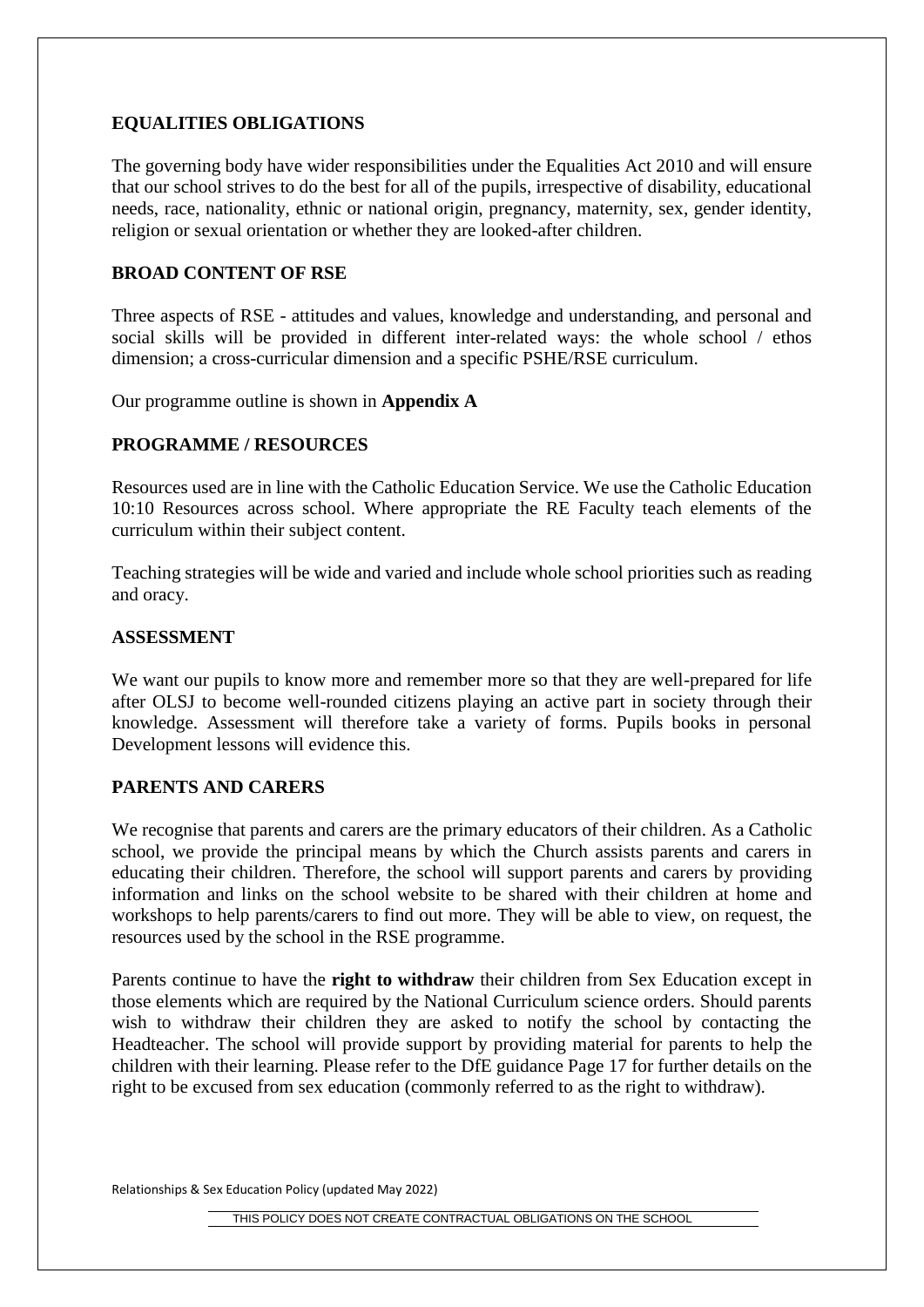# **BALANCED CURRICULUM**

Whilst promoting Catholic values and virtues and teaching in accordance with Church teaching, we will ensure that pupils are offered a balanced programme by providing an RSE programme that offers a range of viewpoints on issues.

Pupils will also receive clear scientific information as well as covering the aspects of the law pertaining to RSE (specifically relating to forced-marriage, female genital mutilation, abortion, the age of consent and legislation relating to equality). Knowing about facts and enabling young people to explore differing viewpoints is not the same as promoting behaviour and is not incompatible with our school's promotion of Catholic teaching. We will ensure that pupils have access to the learning they need to stay safe, healthy and understand their rights as individuals.

# **RESPONSIBILITY FOR TEACHING THE PROGRAMME**

Responsibility for the specific relationships and sex education programme lays with the relevant curriculum staff; this will normally include science, religious education, physical education, RSE and PSHE.

However, all staff will be involved in developing the attitudes and values aspect of the RSE programme. They will be role models for pupils of good, healthy, wholesome relationships as between staff, other adults and pupils. They will also be contributing to the development of pupils' personal and social skills.

## **External Visitors**

Our school will often call upon help and guidance from outside agencies and health specialists to deliver aspects of RSE. Such visits will always complement the current programme and never substitute or replace teacher led sessions. It is important that any external visitor is clear about their role and responsibility whilst they are in our Catholic school delivering a session. Any visitor must adhere to our code of practice developed in line with CES guidance 'Checklist for External Speakers to Schools' and complete the appropriate documentation.

Health professionals should follow the school's policies, minimising the potential for disclosures or inappropriate comments using negotiated ground rules and distancing techniques as other teachers would. They will ensure that all teaching is rooted in Catholic principles and practice.

# **OTHER ROLES AND RESPONSIBILITIES REGARDING RSE**

Governors:

- draw up the RSE policy, in consultation with parents and teachers;
- ensure that the policy is available to parents;
- ensure that the policy is in accordance with other whole school policies, e.g., SEN, the ethos of the school and our Christian beliefs;
- ensure that parents know of their right to withdraw their children;

• establish a link governor to share in the monitoring and evaluation of the programme, including resources used;

Relationships & Sex Education Policy (updated May 2022)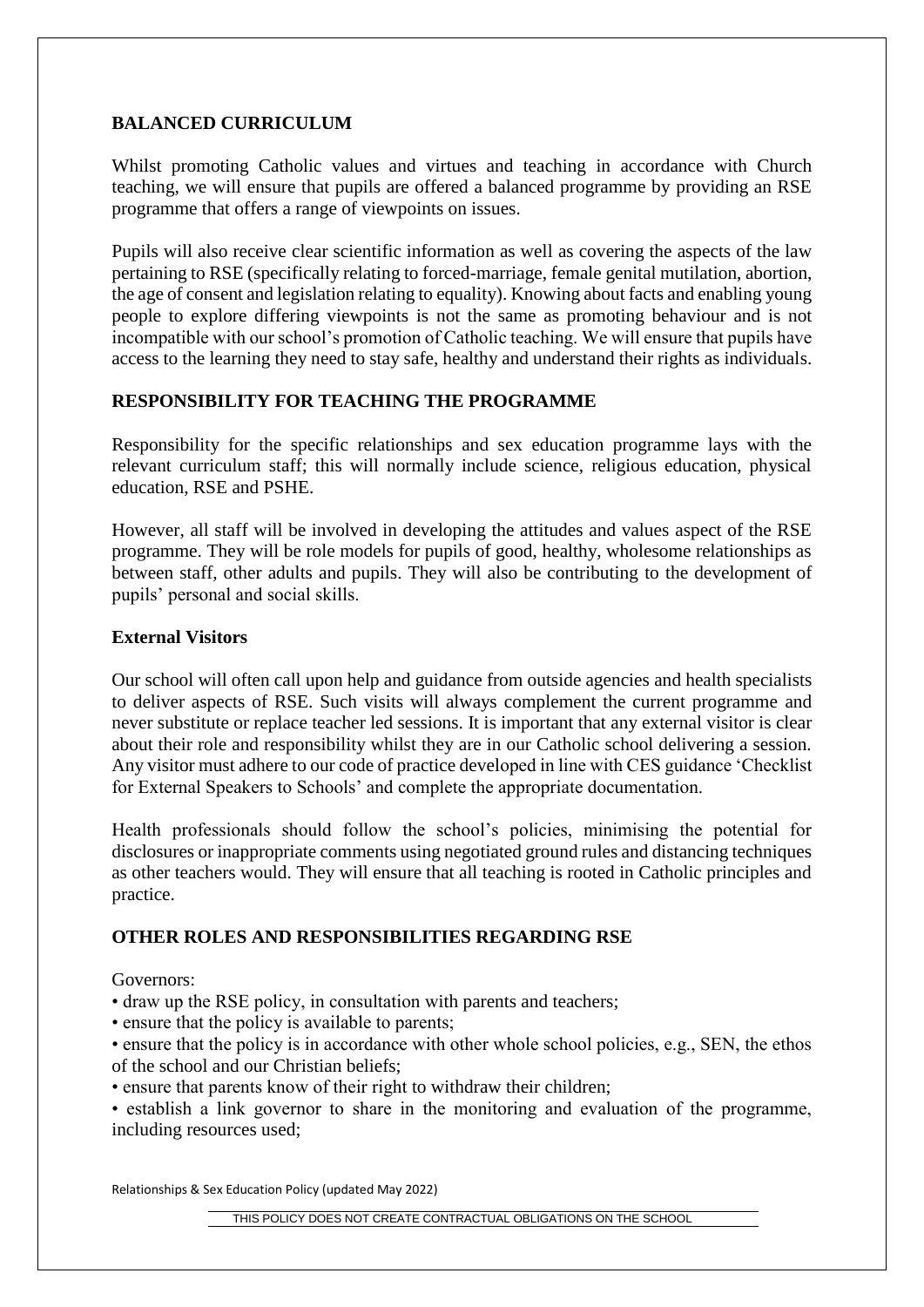• ensure that the policy provides proper and adequate coverage of relevant National Curriculum science topics and the setting of RSE within PSHE.

## **Headteacher**

The Headteacher takes overall delegated responsibility for the implementation of this policy and for liaison with the Governing Body, parents, the Diocesan Schools' Service and the Local Education Authority along with other appropriate agencies.

# **PSHE/RSE Co-Ordinator**

The Co-ordinator with the Headteacher has a general responsibility for supporting other members of staff in the implementation of this policy and will provide a lead in the dissemination of the information relating to RSE and the provision of in-service training*.* (They may be supported by the curriculum deputy and the member of staff with responsibility for child protection).

## **All Staff**

RSE is a whole school issue. All teachers have a responsibility of care; as well as fostering academic progress they should actively contribute to the guardianship and guidance of the physical, moral and spiritual well-being of their pupils. Teachers will be expected to teach RSE in accordance with the Catholic Ethos of the school. Appropriate training will be made available for all staff teaching RSE. All staff have been included in the development of this policy and all staff should be aware of the policy and how it relates to them.

# **RELATIONSHIP TO OTHER POLICIES AND CURRICULUM SUBJECTS**

This RSE policy is to be delivered as part of the PSHE framework with Personal Development. It includes guidelines about pupil safety and is compatible with the school's other policy documents (for example, Bullying policy, Safeguarding Policy etc.)

Pupils with particular difficulties whether of a physical or intellectual nature will receive appropriately differentiated support in order to enable them to achieve mature knowledge, understanding and skills. Teaching methods will be adapted to meet the varying needs of this group of pupils.

Learning about RSE in PSHE classes will link to/complement learning in those areas identified in the RSE audit undertaken with Heads of Faculty.

#### **CHILDREN'S QUESTIONS**

The governors want to promote a healthy, positive atmosphere in which RSE can take place. They want to ensure that pupils can ask questions freely, be confident that their questions will be answered, and be sure that they will be free from bullying or harassment from other children and young people.

#### **Controversial or Sensitive issues**

There will always be sensitive or controversial issues in the field of RSE. These may be matter of maturity, of personal involvement or experience of children, of disagreement with the

Relationships & Sex Education Policy (updated May 2022)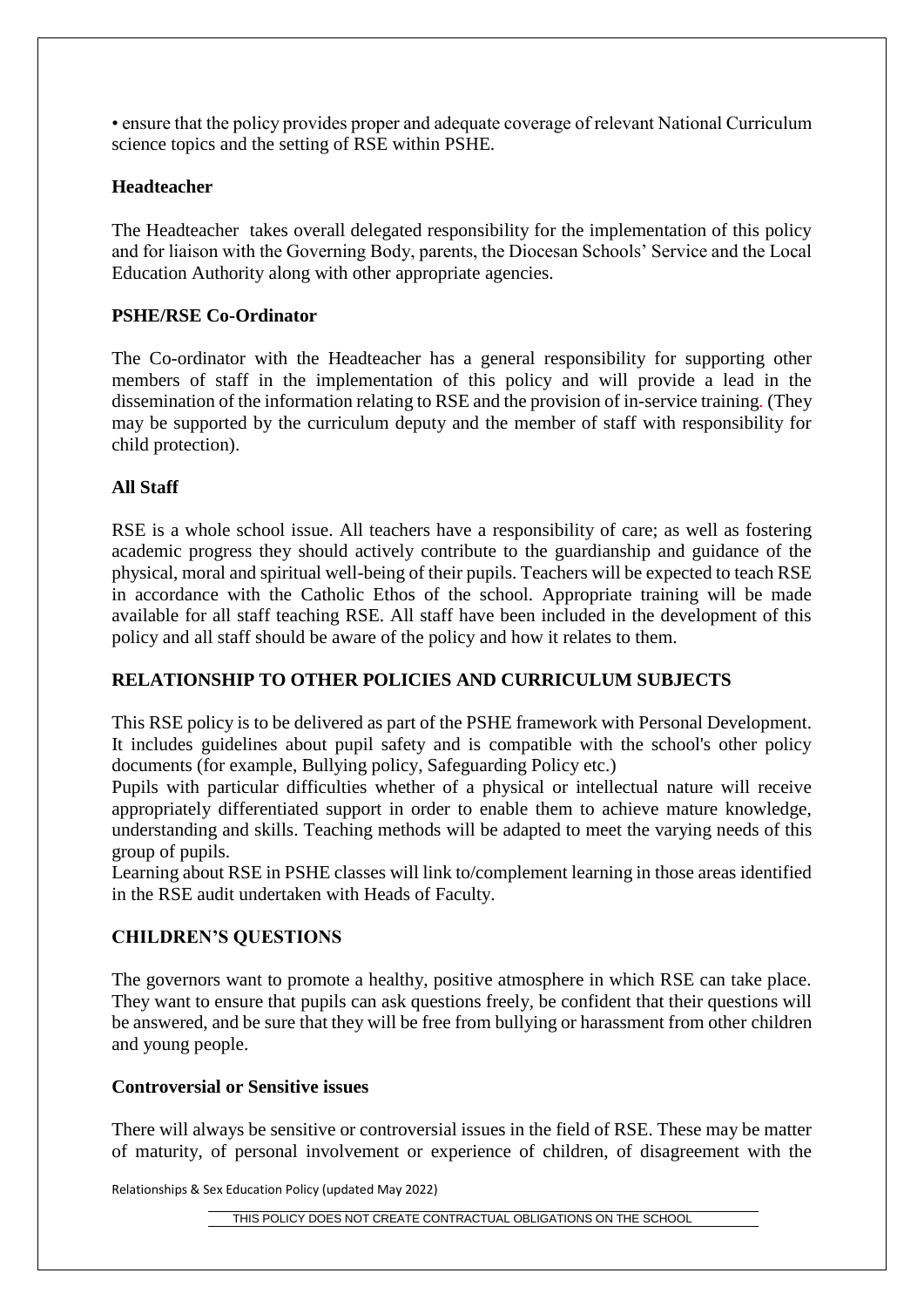official teaching of the Church, of illegal activity or other doubtful, dubious or harmful activity. The governors believe that children are best educated, protected from harm and exploitation by discussing such issues openly within the context of the RSE programme. The use of ground rules, negotiated between teachers and pupils, will help to create a supportive climate for discussion.

Some questions may raise issues which it would not be appropriate for teachers to answer during ordinary class time, e.g., where a child or young person's questions hints at abuse, is deliberately controversial or is of a personal nature.

# **SUPPORTING CHILDREN AND YOUNG PEOPLE WHO ARE AT RISK**

Children will also need to feel safe and secure in the environment in which RSE takes place. Effective RSE will provide opportunities for discussion of what is and is not appropriate in relationships. Such discussion may well lead to disclosure of a safeguarding issue. Teachers will need to be aware of the needs of their pupils and not let any fears and worries go unnoticed. Where a teacher suspects that a child or young person is a victim of or is at risk of abuse they are required to follow the school's safeguarding policy and immediately inform the designated senior member of staff responsible.

# **CONFIDENTIALITY AND ADVICE**

All governors, all teachers, all support staff, all parents and all pupils have been made aware of this policy, particularly as it relates to issues of advice and confidentiality.

All lessons, especially those in the RSE programme, will have the best interests of pupils at heart, enabling them to grow in knowledge and understanding of relationships and sex, developing appropriate personal and social skills and becoming appreciative of the values and attitudes which underpin the Christian understanding of what it means to be fully human.

Pupils will be encouraged to talk to their parents/carers about the issues which are discussed in the programme. Teachers will always help pupils facing personal difficulties, in line with the school's pastoral care policy. Teachers should explain to pupils that they cannot offer unconditional confidentiality, in matters which are illegal or abusive for instance. Teachers, following the routine safeguarding guidance, will explain that in such circumstances they would have to inform others, e.g., parents, Headteacher, but that the pupils would always be informed first that such action was going to be taken.

# **MONITORING AND EVALUATION**

The RSE Co-ordinator will monitor the provision of the various dimensions of the programme by examining plans, schemes of work and samples of pupils work at regular intervals. The programme will be evaluated biannually by means of questionnaires / response sheets / needs assessment given to pupils, and / or by discussion with pupils, staff and parents. The results of the evaluation will be reported to these groups of interested parties and their suggestions sought for improvements. Governors will consider all such evaluations and suggestions before amending the policy. Governors remain ultimately responsible for the policy.

Relationships & Sex Education Policy (updated May 2022)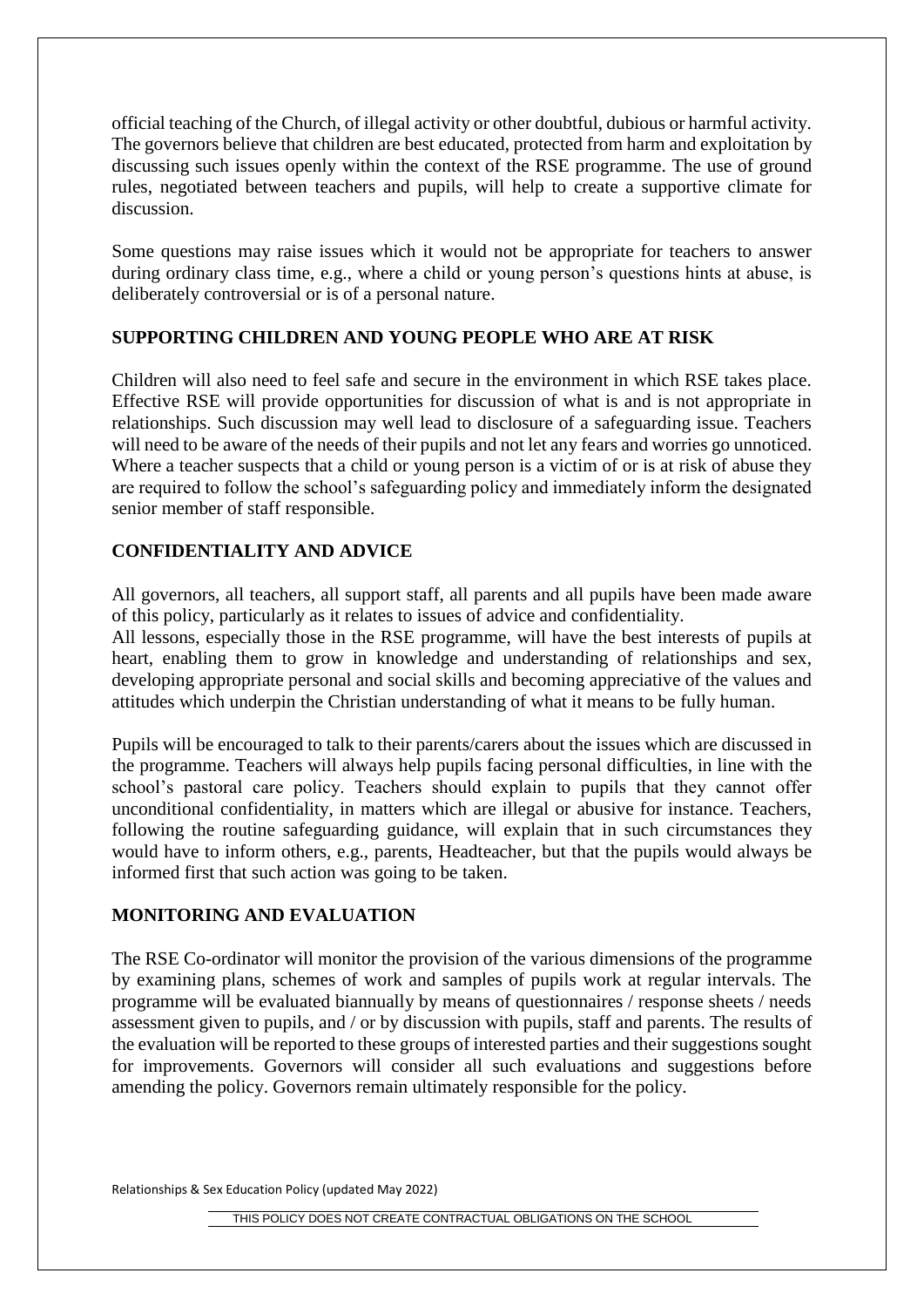| <b>OLSJ</b> PSHE, RSE & Ten:Ten Curriculum Map 2021-2022 |                                                                                                                                                                                                                     |                                                                                                                                                                                                            |                                                                                                                                                              |                                                                                                                                                           |                                                                                                                                                             |                                                                                                                         |  |  |
|----------------------------------------------------------|---------------------------------------------------------------------------------------------------------------------------------------------------------------------------------------------------------------------|------------------------------------------------------------------------------------------------------------------------------------------------------------------------------------------------------------|--------------------------------------------------------------------------------------------------------------------------------------------------------------|-----------------------------------------------------------------------------------------------------------------------------------------------------------|-------------------------------------------------------------------------------------------------------------------------------------------------------------|-------------------------------------------------------------------------------------------------------------------------|--|--|
| Year                                                     | <b>Autumn 1 HT1</b>                                                                                                                                                                                                 | Autumn 2 HT2                                                                                                                                                                                               | Spring 1 HT3                                                                                                                                                 | Spring 2 HT4                                                                                                                                              | Summer 1 HT5                                                                                                                                                | Summer 2 HT6                                                                                                            |  |  |
| $\overline{7}$                                           | <b>Transitioning to Secondary</b><br>School<br>*I am Unique<br>*Who Am I?                                                                                                                                           | Personal Identity<br>*Where I Come From<br>*Living Responsibly<br>*Families & Friends<br>*Relationships & Marriage<br>*Loss, Separation & Bereavement                                                      | Health & Puberty<br>*Changing Bodies<br>*Health Influences & Puberty<br>*Personal Hygiene<br>*The Importance of Sleep                                        | <b>OLSJ</b> Ambitions<br>*Being a Lifelong Learner<br>*Careers & Aspirations<br>*Building Resilience<br>*Responding to *Disappointments                   | Relationships &<br>Self-worth<br>*Romance & Friendships<br>*My Life On Screen<br>*Relationship Boundaries                                                   | Money & Me<br>*Financial Decision Making<br>Lloyds Bank                                                                 |  |  |
| <b>Theme</b>                                             | <b>Health &amp; Wellbeing</b>                                                                                                                                                                                       | <b>Relationships</b>                                                                                                                                                                                       | <b>Health &amp; Wellbeing</b>                                                                                                                                | <b>Careers &amp; Pathways</b>                                                                                                                             | <b>Relationships &amp; Sex</b><br><b>Education</b>                                                                                                          | <b>Living in the Wider World</b>                                                                                        |  |  |
| 8                                                        | Give First<br>*Before I Was Born<br>*Created & Chosen<br>*Social Responsibility<br>*Social Action*FGM                                                                                                               | <b>Emotional Wellbeing</b><br><i><b>*Tough Relationships</b></i><br>*Body Image<br>*Mental Health Stigma<br>*Self-harm & Eating Disorders                                                                  | <b>OLSJ</b> Ambitions<br>*Equality of Opportunity in<br>Careers & Life Choices<br>*The Importance of Team working                                            | Relationships & Identity<br>*Gender Identity<br>*Discrimination & Feelings<br>*Sexual Orientation                                                         | Crossing the Line<br>*Online Safety<br>*Think Before You Share<br>*Managing Safely<br>*Personal Information<br>*How to Access Support                       | <b>Healthy Lifestyle</b><br>*Keeping Safe<br>*Basic First Aid                                                           |  |  |
| <b>Theme</b>                                             | <b>Health &amp; Wellbeing</b>                                                                                                                                                                                       | <b>Health &amp; Wellbeing</b>                                                                                                                                                                              | <b>Careers &amp; Pathways</b>                                                                                                                                | <b>Relationships</b>                                                                                                                                      | <b>Health &amp; Wellbeing</b>                                                                                                                               | <b>Health &amp; Wellbeing</b>                                                                                           |  |  |
| $\boldsymbol{9}$                                         | <b>Healthy Lifestyle</b><br>*Maintaining a Balance School,<br>Work, Leisure, Exercise &<br><b>Online Activities</b><br>*Diet & Exercise<br>*Lifestyle Choices<br>*Alcohol & Drug Misuse<br>In Control of My Choices | <b>Respectful Relationships</b><br>*Healthy & Unhealthy<br>Relationships<br>*The Search for Love<br>*Sexting& Pornography<br>*Online Behaviour & Safety<br>*Knowing My Rights &<br><b>Responsibilities</b> | Life Skills<br>*Love People, Use Things<br>*Goal Setting<br>*GCSE Options<br>*Employability Skills<br>*Employment Rights<br>*Conflict Management Skills      | <b>Intimate Relationships</b><br>*Relationships & Sex Ed<br>*Consent.<br>*Fertility, Contraception &<br>Online Media<br>*Marriage<br>*One Hundred Percent | Peer Influence & Gangs<br>*Exploitation<br>*Peer Influence                                                                                                  | EconoME (Financial<br>Literacy)<br>*Impact of Financial<br>Decisions<br>*Debt & Gambling                                |  |  |
| <b>Theme</b>                                             | <b>Health &amp; Wellbeing</b>                                                                                                                                                                                       | <b>Relationships &amp; Sex Education</b>                                                                                                                                                                   | <b>Careers &amp; Pathways</b>                                                                                                                                | <b>Relationships &amp; Sex</b><br><b>Education</b>                                                                                                        | <b>Health &amp; Wellbeing</b>                                                                                                                               | <b>Living in the Wider World</b>                                                                                        |  |  |
| 10                                                       | Stigma: Mental Health<br>Awareness<br>*Building Resilience<br>*Self-image<br>*Develop Empathy *Media<br>Influence                                                                                                   | Relationships & Identity<br>*LGBTO+ Awareness<br>* Prejudice-based Language<br>*Domestic Abuse<br>*Parenting Skills<br>*Emergency First Aid                                                                | Disrespect Nobody<br>*Relationship Expectations<br>* Myths & Expectations<br>*Impact of Media<br>*Variety of Faith & Culture<br>*Values, Attitudes & Beliefs | Extremism & Radicalisation<br>*Communities<br>*Belonging<br>*Challenging Extremism<br>*Persuasion & Coercion                                              | Relationships<br>Relationships, Sex, Miscarriages,<br>regnancy, Adoption & Abortion<br>*Contraception & Risk of STIs<br>*Reproductive Health &<br>Menopause | <b>OLSJ</b> Ambitions<br>*Work Readiness Skills<br>*Work Experience Readiness<br>*My Areas of Strength &<br>Development |  |  |
| <b>Theme</b>                                             | <b>Health &amp; Wellbeing</b>                                                                                                                                                                                       | <b>Relationships &amp; Sex Education</b>                                                                                                                                                                   | <b>Relationships &amp; Sex Education</b>                                                                                                                     | <b>Health &amp; Wellbeing</b>                                                                                                                             | <b>Relationships &amp; Sex</b><br><b>Education</b>                                                                                                          | <b>Careers &amp; Pathways</b>                                                                                           |  |  |
| 11                                                       | DEAL (Developing<br>Emotional Awareness &<br>Listening)<br>*Self-Worth                                                                                                                                              | <b>OLSJ</b> Ambitions<br>(Post 16 Options, Progression &<br>Employment Rights))                                                                                                                            | RSE/Ten:Ten<br>(Consent, STIs & Birth Control)<br>*Unhealthy Relationships<br>*Pornography                                                                   | <b>Lifestyle Choices</b><br>(Knife Free, Drugs, Alcohol,<br>Sleep Factor, Diet & Online<br>Choices)<br>*Addiction*Coercive Control                        | Study Skills & Intervention<br>*Financial Decision-making                                                                                                   |                                                                                                                         |  |  |
| <b>Theme</b>                                             | <b>Health &amp; Wellbeing</b>                                                                                                                                                                                       | <b>Careers &amp; Pathways</b>                                                                                                                                                                              | <b>Relationships &amp; Sex Education</b>                                                                                                                     | <b>Health &amp; Wellbeing</b>                                                                                                                             | <b>GCSE Preparation</b>                                                                                                                                     |                                                                                                                         |  |  |